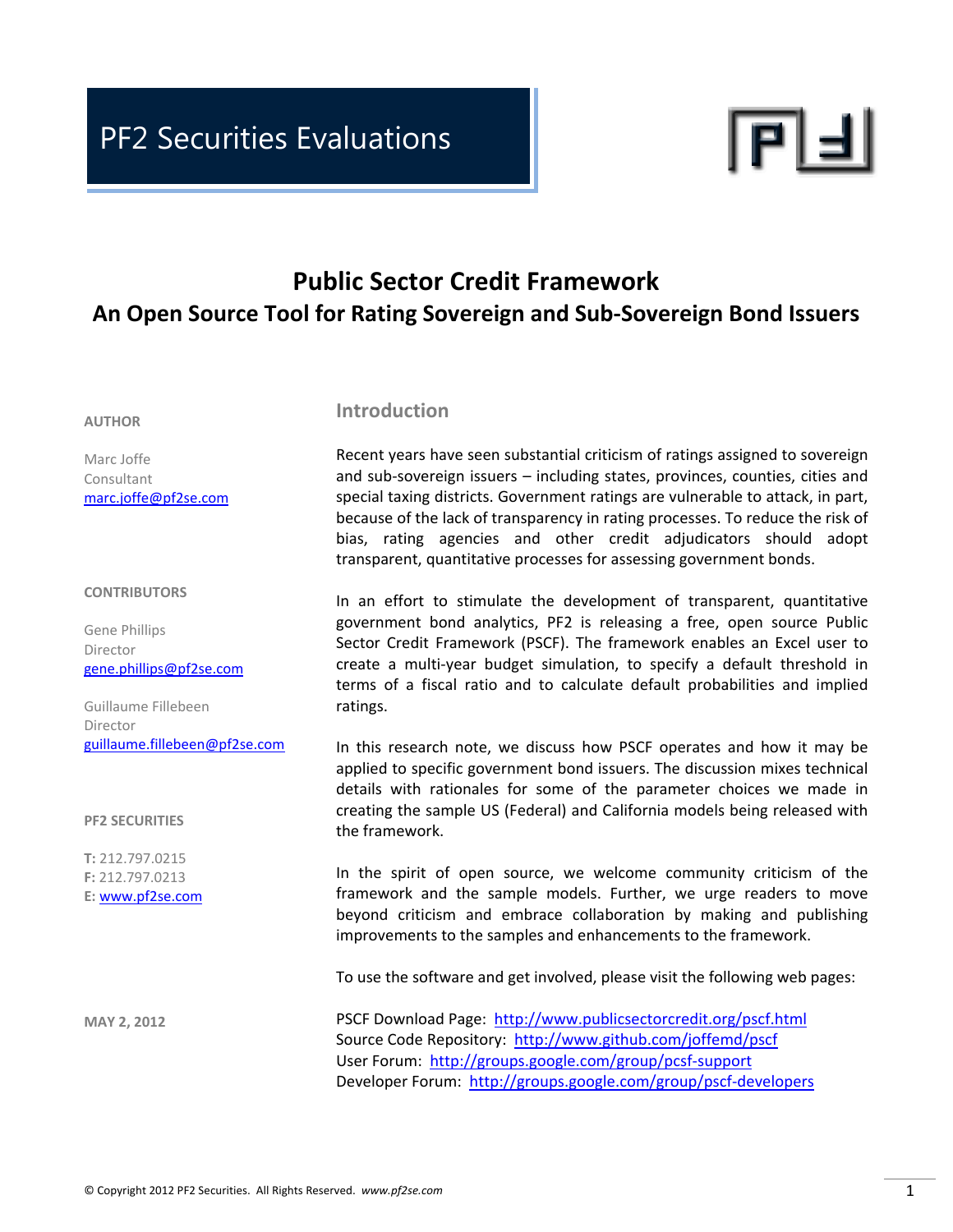### **Core Concepts**

We have worked to make PSCF as flexible as possible, but the approach requires the user to embrace two core assumptions:

(1) It is possible to build a multi‐year budget simulation that produces a range of annual fiscal outcomes in which a government's actual "results" will fall. This approach needs to be distinguished from multi‐year budget forecasts offered by government agencies such as the US Congressional Budget Office. The CBO's point estimates rely on specific inflation, interest rate and growth forecasts. A simulation approach, however, allows the user to specify a wide variety of macroeconomic scenarios, leveraging the framework's random number generation capabilities.

(2) A default point can be specified in the form of a fiscal ratio – such as the ratio of debt to GDP or the ratio of interest expense to revenues. Different ratios and different default thresholds can be applied to different issuers. For users who do not believe certain sovereigns can default (perhaps because of their ability to monetize debt), the default threshold can be relabeled as a fiscal crisis threshold.

The choices of default ratio, default threshold and simulation approach are all left to the user's discretion.

PSCF's simulation approach enables the analyst to push beyond various government accounting dilemmas. For example, there has been significant debate over the appropriate discount rate to apply when calculating unfunded pension liabilities. In PSCF, such discounting is unnecessary. Future pension fund asset levels can be simulated based on a range and distribution of possible returns. In certain simulation trials, pension fund assets may remain available to be contributed to retiree benefits, while in other trials the fund may be exhausted, requiring a shift to a "pay as you go" system.

Appropriate default points can be determined through a combination of research and theory as we discuss in the next section.

## **Establishing a Default Threshold**

Modeling advanced economy government defaults is challenging because of the scarcity of recent default data. To determine a reasonable default point, one needs to research government defaults over a much longer time period than one might use for corporate or structured models. Carmen Reinhart and Kenneth Rogoff have recently set the standard for investigating sovereign defaults over a longer time frame. Their research data has been published at http://www.reinhartandrogoff.com/data/.

For general obligation US municipal bonds, significant numbers of defaults occurred in the 1920s and 1930s. Some information about these defaults is reported in the 1971 Hempel Study published by NBER at http://www.nber.org/books/hemp71-1 and the 2011 Kroll Bond Rating Agency Municipal Bond Default Study available at http://www.krollbondratings.com/show\_report/44.<sup>1</sup>

Considering the history of US states, we are aware of only one case after 1900 in which an issuer failed to service bonds held by the general public, on a timely basis, due to insolvency. This is the case of Arkansas in 1933. $<sup>2</sup>$ </sup>

<sup>&</sup>lt;sup>1</sup> The author of this piece was a co-author of the referenced study.<br><sup>2</sup> As reported in the Kroll study, there were three other state bond defaults during the Depression. Louisiana made some interest payments two months late due to the failure of Hibernia Bank. Texas failed to service bonds held by certain state funds. South Carolina compulsorily refunded maturing bonds – giving some bondholders new bonds instead of cash, while still paying a market rate of interest.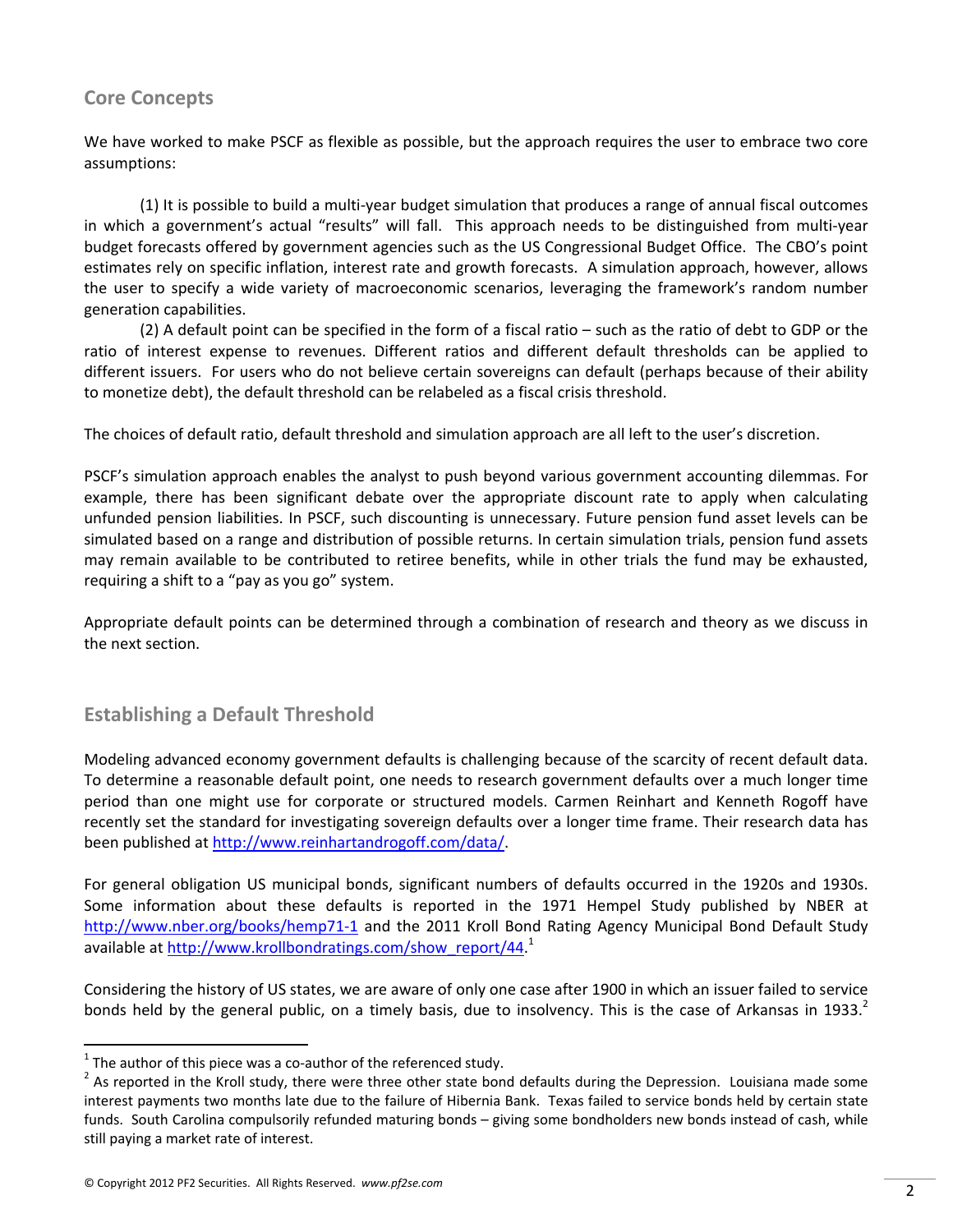Surviving records indicate that the state continued to service its bonds until its ratio of interest expense to total revenue exceeded 30%. Looking at comparable nations, we find that the Canadian province of Alberta and the Australian State of New South Wales also defaulted during the Depression. Both of these sub‐sovereigns also had interest expense to revenue ratios in excess of 30%. No American or Australian state, or Canadian province, appears to have defaulted at levels below 30% over the last century.

We can supplement this evidence with political economic theory. For an elected official, the political cost of defaulting is quite high. It not only represents a serious embarrassment, but it also restricts his or her ability to finance future deficits through bond issuance. On the other hand, high levels of interest service crowd out programs demanded by powerful constituencies. This dilemma was captured by New South Wales Premiere Jack Lang when announcing the state's 1931 default:

*Parliament in New South Wales was faced with an extremely awkward problem. It was committed to pay to oversea [sic] bondholders £700,000. The Government itself had not the money. It was informed, however, that this amount would be made available for shipment overseas if the Government needed it.* Having in mind the reiterated statement that every  $E$  of credit consumed by the Government meant a  $E$ *less for circulation among the primary and secondary industries, the Government was faced with a most* difficult problem. If we took the £700,000 which the bank offered us, it meant that £700,000 worth of *credit would have to be withdrawn from the primary and secondary industries of New South Wales. Default faced us on either hand. We could default, if we chose, to the farming community by withdrawing £700,000 from it, or we could default to our oversea creditors. Having to choose between* our own people and those beyond our shores, we decided that the default should not be to our own *citizens.<sup>3</sup>*

Consequently, the default decision was a political calculation, balancing the interests of bondholders and voters.

A number of analysts argue with us that the 30% ratio is no longer applicable, and that states could be expected to default at much lower levels. This opinion has a strong counter, however. Available evidence suggests that the vast majority of Arkansas, Alberta and New South Wales debt was held externally – usually by investors in financial centers like New York, Montreal or London. Today, state bonds are commonly held by high net worth residents, who could be expected to vote against politicians choosing default, and to make campaign contributions to opposing candidates.

That argument notwithstanding, our sample model for California does make one concession to those advocating a lower default point. While we still prefer the 30% level, we add pension expenses to interest costs in the numerator of the default ratio. California courts have held that the state may not defer pension contributions, and these costs do have the effect of crowding out program expenditures.

Two final notes are in order. Our sample model applies 30% to *total* state revenues – not just those in the general fund. The historical default ratios applied to total revenue, and it should be noted that the three defaulting governments cited above were receiving substantial central government subsidies. Second, readers who disagree with our choice of default point can still use PSCF, since the ratio and level are model inputs that can be easily changed in the Excel workbook interface. In this, and many other cases, it is important to distinguish between the framework itself (which is quite flexible) and modeling choices we have made in our samples (which are quite specific).

We also use 30% as a threshold for a US Treasury default or fiscal crisis. As discussed in our blog post "Correction: The US Has Defaulted Before and It Can Default Again" the US abrogated the gold clause in Treasury bonds in 1933. The gold clause entitled treasury bondholders to receive payment in gold or currency. As detailed

 $3$  The Sydney Morning Herald, 2 April 1931, page 11.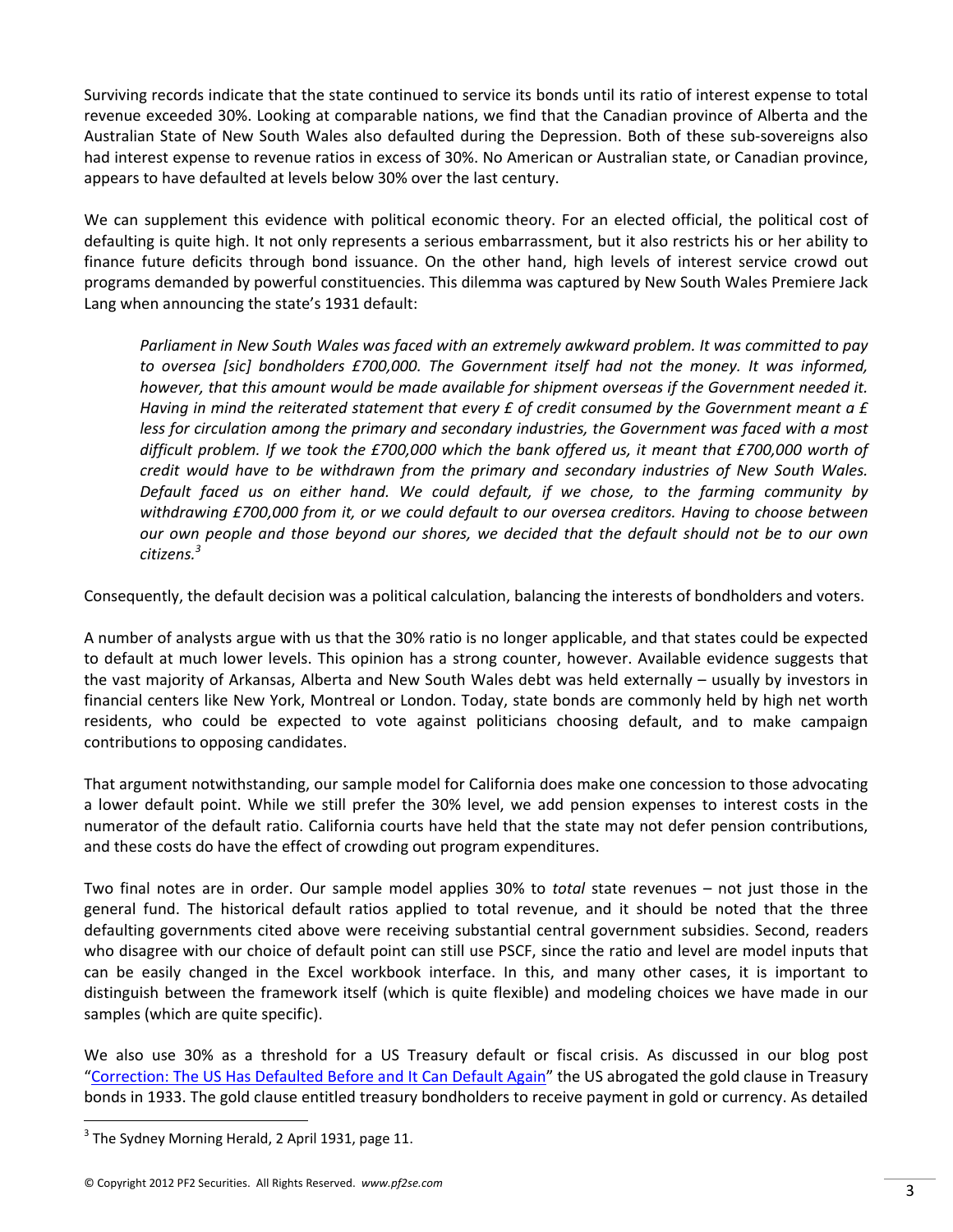in the post, the abrogation was driven by fiscal considerations, the importance of which has been forgotten with time. 1933 was also the only year in which the US interest expense to revenue ratio surpassed 30% since Reconstruction. Australia imposed an interest reduction on bondholders in 1931, just after its interest expense to revenue ratio exceeded 30%.<sup>4</sup>

### **Other Basic PSCF Model Parameters**

The default ratio and threshold are among the parameters entered on the PSCF *model* sheet. The sheet also allows the user to specify the number of simulation trials to run and whether to output projection details. Since these details can be voluminous, this option should not be selected when running over 100 trials. Given the power of new computers and the fact that PSCF simulations are executed by compiled C‐language code, users should expect to run 10,000 or more trials in a couple of minutes, as long as projection detail output is turned off.

The *model* sheet also allows the user to specify the initial year of the analysis and the number of years over which the simulation should be run. Our example models typically start with the prior fiscal year – the last for which actuals are available – and project the current fiscal year as well as 30 future fiscal years, i.e. 31 years of projection in all. These parameter choices allow one to see results for the longest dated bonds issued by most governments. Some analysts may reasonably question the value of long term projections; they can choose a smaller number of projection years. On the other hand, since demographic trends are fairly well established in some areas, longer term projections can provide useful insight into a government's long term fiscal balance.

Aside from the default ratio, the user may also specify up to four additional ratios which will be calculated and displayed in the projection detail if the option to generate that detail is enabled.

### **PSCF Series**

Because PSCF relies on Monte Carlo simulation, random number generation is an important part of the framework. In a typical PSCF model, random numbers affect macroeconomic variables, which, in turn, affect revenue and expenditure items.

All random number series must be specified at the top of the *series* sheet. The users can create as many random number series as they wish. Random numbers are denoted both by their position at the top of the *series* sheet and through the use of an appropriate prefix in the series name. Random number series must begin with one of the following three prefixes:

| unirandom    | Uniformly distributed random numbers     |  |
|--------------|------------------------------------------|--|
| normrandom   | Normally distributed random numbers      |  |
| cauchyrandom | Cauchy-Lorenz distributed random numbers |  |

As the table suggests, PSCF currently supports three types of random number distributions. While the uniform and random distributions are familiar, the Cauchy Lorenz option is worth noting. This is a bell‐shaped distribution that, depending on the sigma parameter provided, can have much fatter tails and a much smaller hump than the normal distribution. Its inclusion was inspired by widespread criticism of reliance on normal distributions in pre‐crisis financial models.

<sup>4</sup> Moody's 1934 Municipal and Government Manual, P. 2152

<sup>©</sup> Copyright <sup>2012</sup> PF2 Securities. All Rights Reserved. *www.pf2se.com* 4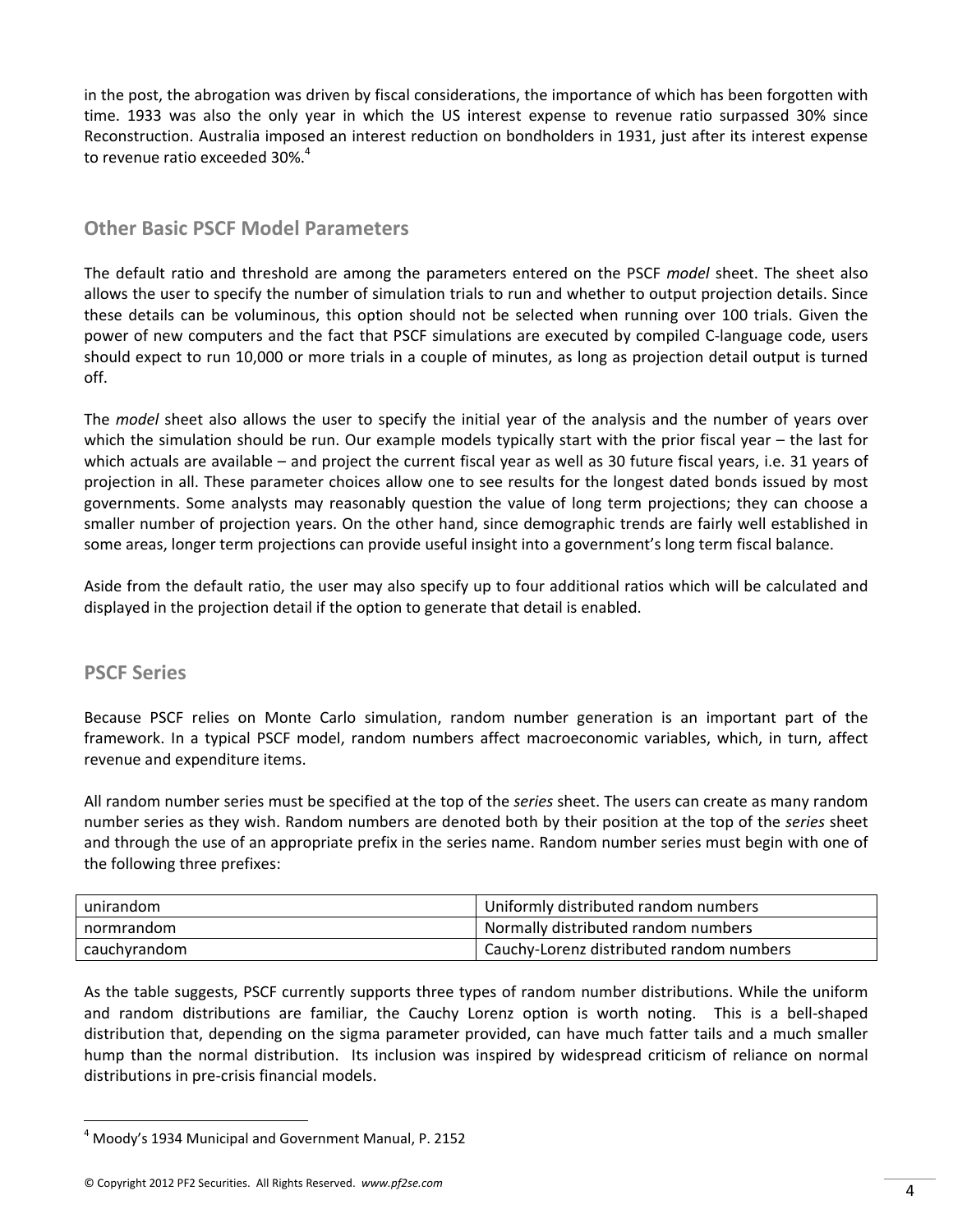After random number series, the user typically specifies macroeconomic series and then fiscal (revenue and expenditure) series. Since series are processed by the simulation routine in descending order, any series referenced by other series must be specified first. For example, if one wants to assume that income taxes are 8% of GDP, then GDP must be listed in the *series* sheet above income taxes.

A detailed description of each column of the *series* sheet is available in the documentation tab of the sample.xlsm workbook. We will briefly attend to a few concepts here. Column K contains "year zero" values which are typically known inputs from the prior fiscal year, although it is also possible to start with current fiscal year estimates. Columns L and higher contain projected values or equations for each year of the projection. Values can be used for a fiscal series if budget office estimates are available and expected to be accurate or nearly accurate regardless of future economic conditions. Otherwise, the fiscal series should be functions of macroeconomic variables.

At the national and state level, GDP, inflation and personal income are the most frequently referenced macroeconomic drivers. For a city primarily dependent on property taxes, one might use home price appreciation forecasts to capture growth in the tax base. In some cases, it may also be appropriate to project and partially randomize property tax collection rates, since low collection rates were a major factor in many Depression‐era municipal defaults.

Series should also be created to capture total revenue, total expenditures, the resulting surplus or deficit and the total stock of debt. The example workbooks have these variables, so it may be easier to copy and edit one of the samples than to start from scratch.

Finally, a review of the samples will show many expressions that contain *[y]* or *[y‐1]*. These specify current and prior year data respectively. Each series in PSCF is implemented as an array, with *[y]* evaluating to the array member associated with the year represented by the current column.

### **Key Series in the US and California Samples**

Both the US and California workbooks contain a demographic process based on the Lee Carter mortality model (see http://lcfit.demog.berkeley.edu/). We show estimated population by age buckets of one year, which are then simulated through the analysis period with the addition of new births, migrations and age‐specific death rates. In the examples, births and deaths include a random factor and thus vary with each trial. Net migration – a smaller component – is not randomized.

We simulate real GDP changes as a function of productivity growth and changes in labor force size. Labor force size, in turn, is assumed to be a function of working age population and labor force participation. Productivity growth and labor force participation rates both contain random components, so GDP growth shows substantial year‐to‐year and trial‐by‐trial variance. We could have made GDP growth even more volatile by additionally assuming variations in the unemployment rate, but a review of the projection output should convince the reader that that was not necessary in these samples (given the amount of variance already present).

Most near‐term revenue and expenditure series are based on US Congressional Budget Office and California Legislative Analyst Office estimates. Since these estimates assume specific rates of real GDP growth and inflation, any revenue and expenditure items that are sensitive to these macroeconomic factors need to be adjusted to take into account differences between the budget office forecast and the results of each trial. For example, if CBO personal income tax revenue estimates assume 5% nominal GDP growth in a given year, but the simulation generates 8% nominal GDP growth for that year in a particular trial, revenue growth must be adjusted upward for that trial. The amount of the adjustment should be based on an estimate of sensitivity of personal income tax revenues to changes in nominal GDP.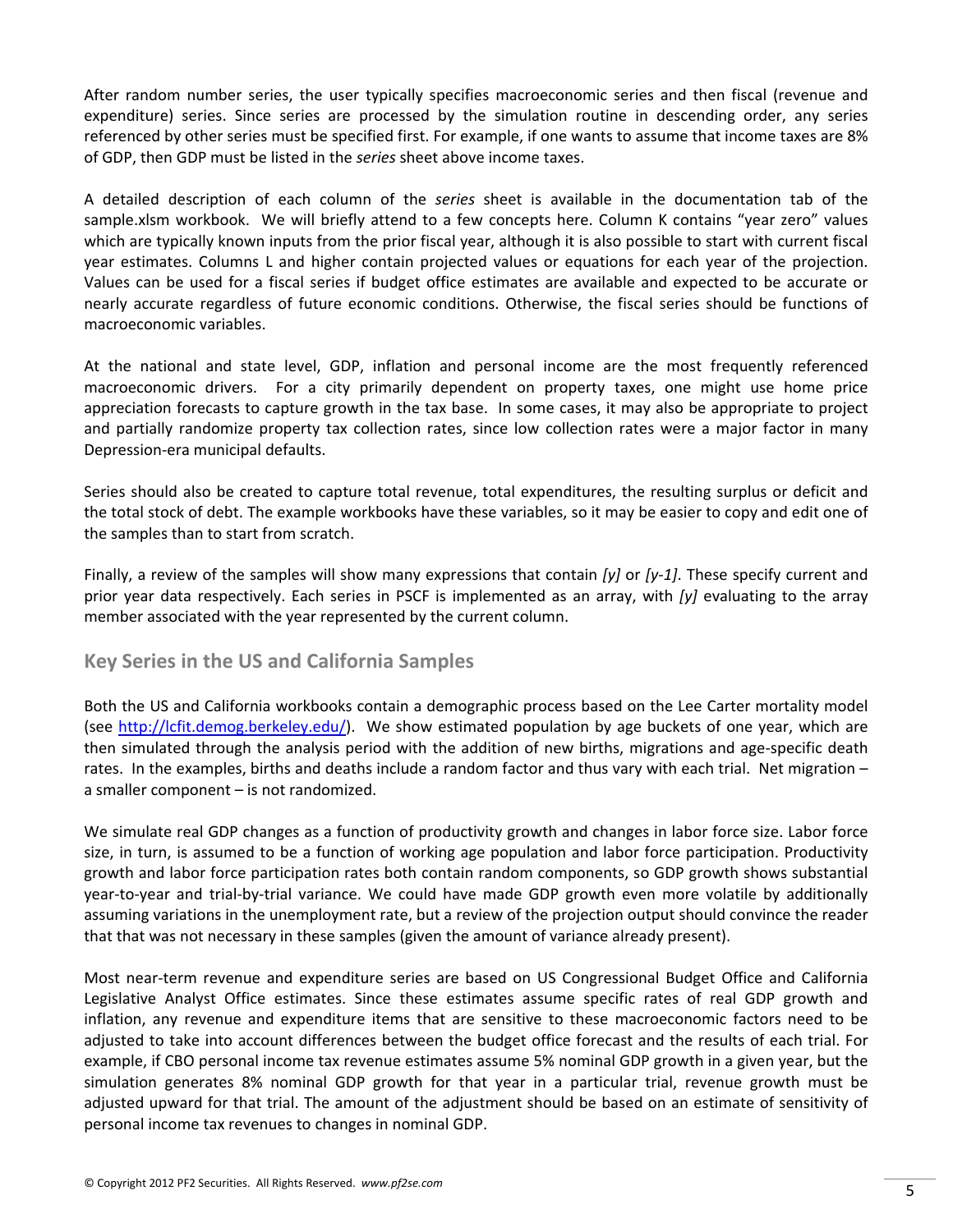Budget office forecasts usually assume that specific policies will be implemented or maintained. For example, CBO's baseline forecast assumes that the Bush tax cuts will expire at the end of 2012 ‐ in conformance with current law. However, it is likely that Congress will extend at least some of these reductions. If Republicans gain the upper hand in the November elections, we can reasonably expect all the tax cuts to be extended. If Democrats dominate, the most likely scenario is that the reductions will be extended to all but those in the top two tax brackets. In the US sample, we assign probabilities to these outcomes. For example, we assume a 35% probability that tax cuts for the top two brackets will be extended, based on Mitt Romney's probability of being elected according to a recent check of Intrade – a political market. During each trial, we generate a uniformly distributed random number between 0 and 1, and compare this value to 0.35; we assume an extension of the top two bracket reductions if the random number is below 0.35. When a large number of trials are executed, approximately 35% will include the extension.

When budget office forecasts are not available for expenditure and revenue series, forecasts must be derived directly from the underlying macroeconomic series. We believe that best practice is to estimate revenue and expenditure series for a given year as the previous year's realization plus or minus some change, typically based on the change in one or more macroeconomic drivers during that year.

As mentioned earlier, we condition future California pension expenditures on simulated returns for the California Public Employees' Retirement System (CalPERS). Our return function relies on a Cauchy‐Lorenz distributed random variable to introduce substantial volatility into the projected returns. Our simple pension model also includes estimates of future contributions and benefits, which, along with returns, affect the system's future asset balances. These projected asset balances, in turn, are assumed to determine CalPERS ability to contribute to the cost of state retiree pensions. If CalPERS' assets are exhausted, pension obligations are assumed to be funded on a "pay as you go" basis. Since total CalPERS benefits paid to state retirees currently account for only 3% of the state's total revenue, and since the number of retirees is projected to grow slowly, the exhaustion of CalPERS assets does not necessarily trigger a default in the sample model. Near term CalPERS cost estimates are taken from state's Legislative Analyst's Office (LAO) rather than by using this method. LAO forecasts very slow near term growth in CalPERS benefits over the next five years, partially because strong returns in 2010 and 2011 will gradually filter through the actuarial process used to determine state contribution rates.

At the federal level, Social Security and Medicare benefits are assumed to increase with the number of retirees, as well as inflation. These expense items are thus projected to grow quite rapidly due to baby boomer retirements, which continue through 2031.

In the US sample, current year debt is the sum of prior year debt, the current year's deficit and forecast increases in government lending balances. This last component may require explanation. When the federal government issues a student loan, the deficit is not increased, but the government still must borrow money to advance the funds. Since balances in government loan programs tend to rise over time, the national debt increases by more than the deficit in most years.

It is also worth noting that the US sample uses debt held by the public rather than the more widely reported "national debt." Since the national debt includes special Treasury bonds held by the Social Security Trust fund and other government entities, it is not an appropriate indicator of US government solvency. Similarly, the IMF's General Government debt statistics ‐‐ used by one or more of the major credit rating agencies ‐‐ are also inappropriate in the US context. The IMF data combines central government debt with state and local debt. Since the federal government has no obligation to bail out defaulting states or cities (it has allowed cities to default in the recent past) we believe that only central government debt should be considered. Finally, publicly held debt includes government bonds held by the Federal Reserve. It is reasonable to argue that this debt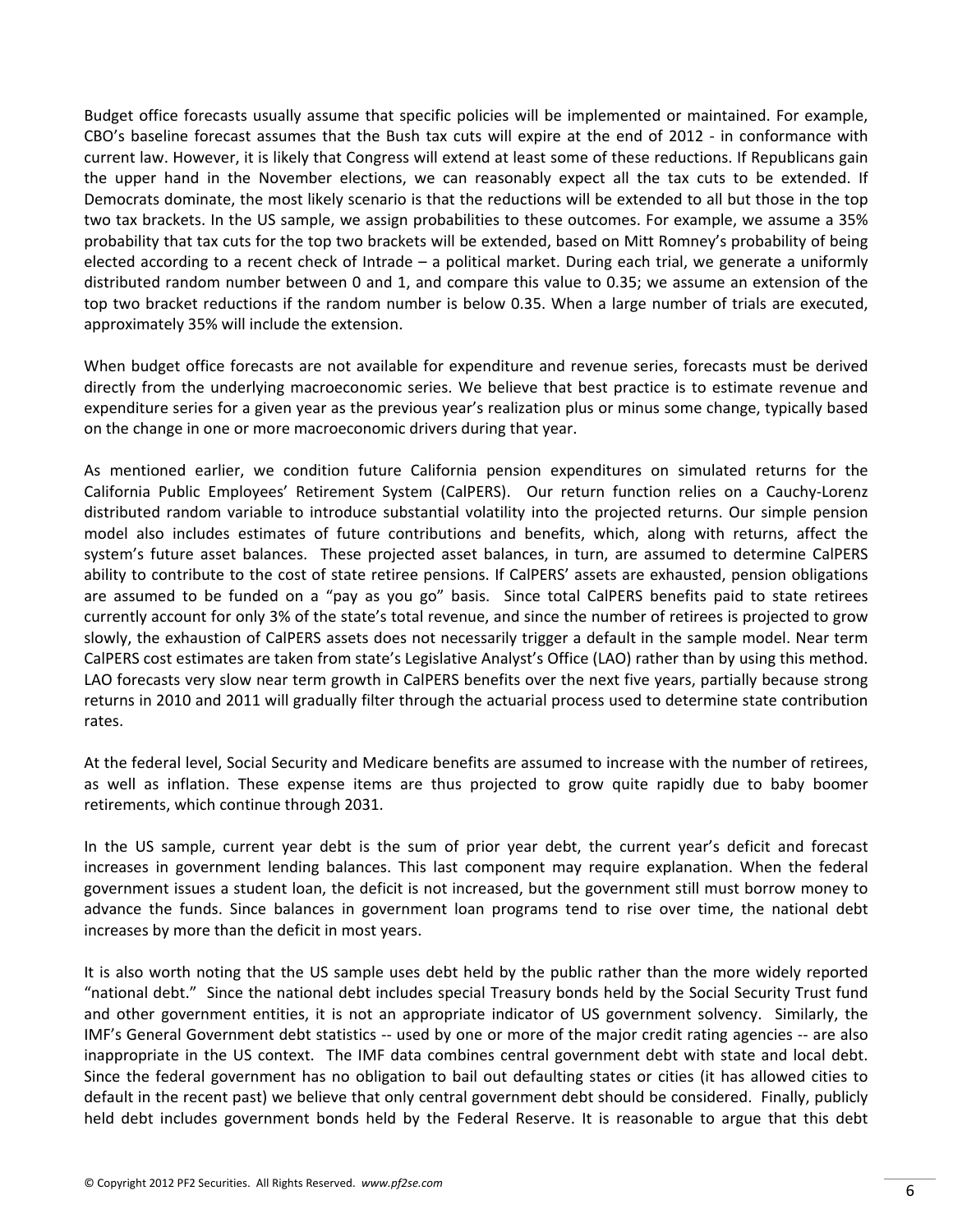should be excluded from the analysis. We did not do so since the Federal Reserve may sell these holdings in the future to combat inflation.

Consistent with our exclusion of public debts held by government entities, our analysis excludes any consideration of the Social Security or other trust funds. While current law requires that Social Security benefits be reduced once the trust fund is emptied, we see no meaningful chance of this reduction actually occurring given the voting power and political influence of senior citizens. We implicitly assume that full benefits will continue to be paid from general funds.

In the California sample, debt may be accumulated from both operations (although this is bounded, as discussed below) and from the issuance of voter approved bonds, usually to finance capital investments. Bond issuance amounts in the sample model are based on the most aggressive issuance scenario outlined in the State Treasurer's 2011 Debt Affordability Report.

In our samples, interest expense forecasts are not taken from budget office estimates since they are based on static deficit and interest rate estimates. Our method is to multiply the previous year's debt by an average coupon rate paid by the issuer. The average coupon for each year is influenced by changes in interest rates – another random process which we have biased upward on the expectation of a gradual return to longer term averages. When computing the average coupon, it is important not only to simulate changes in interest rates but also to estimate the proportion of an issuer's debt subject to the new rate. Since the vast majority of government debt is fixed rate and carries multiple year terms, most debt will not be affected by interest rate changes in the current fiscal year. The weights we applied to newly issued debt were based on term structures gathered from the US Treasury's Monthly Statement of Public Debt (http://www.treasurydirect.gov/govt/reports/pd/mspd/2012/2012.htm) and the California Treasurer's Debt Affordability Report (http://www.treasurer.ca.gov/publications/2011dar.pdf). As our samples show, a much higher proportion of federal debt than California debt turns over in a given year, leaving the US Treasury much more vulnerable to unwelcome interest rate movements.

### **Optional Input Sheets**

A PSCF simulation can run as long as the model and *series* sheets are properly completed. Additional functionality may be leveraged by populating one or both of the optional sheets: *adjustments* and *ratingmap*.

The *ratingmap* sheet allows the user to specify a relationship between ranges of cumulative default probabilities calculated by PSCF and letter ratings. While we have provided sample values, users are welcome to substitute their own mappings. Rating agencies publish default rates by letter grade on a regular basis; these rates can be used as inputs for the *ratingmap* table.

Some time ago, Moody's published an idealized default rate table which adjusts for idiosyncrasies in observed default rates, such as the lack of a monotonic relationship between ratings and rates. Our sample table is based on the Moody's rates, but we have used more familiar S&P/Fitch rating symbols. However one devises the map, default probabilities should increase as one looks downward and to the right within the table. Default probabilities should increase with both riskier ratings and over time within any rating category.

The *adjustments* tab enables the user to impose limits on the size of annual deficits or surpluses. This is particularly relevant in a jurisdiction with a balanced budget requirement, since the legislature is likely to be compelled to take action if deficits are forecast. Also, political pressure for tax reductions and spending increases tends to mount when large surpluses are in the offing; limiting those, therefore, also appears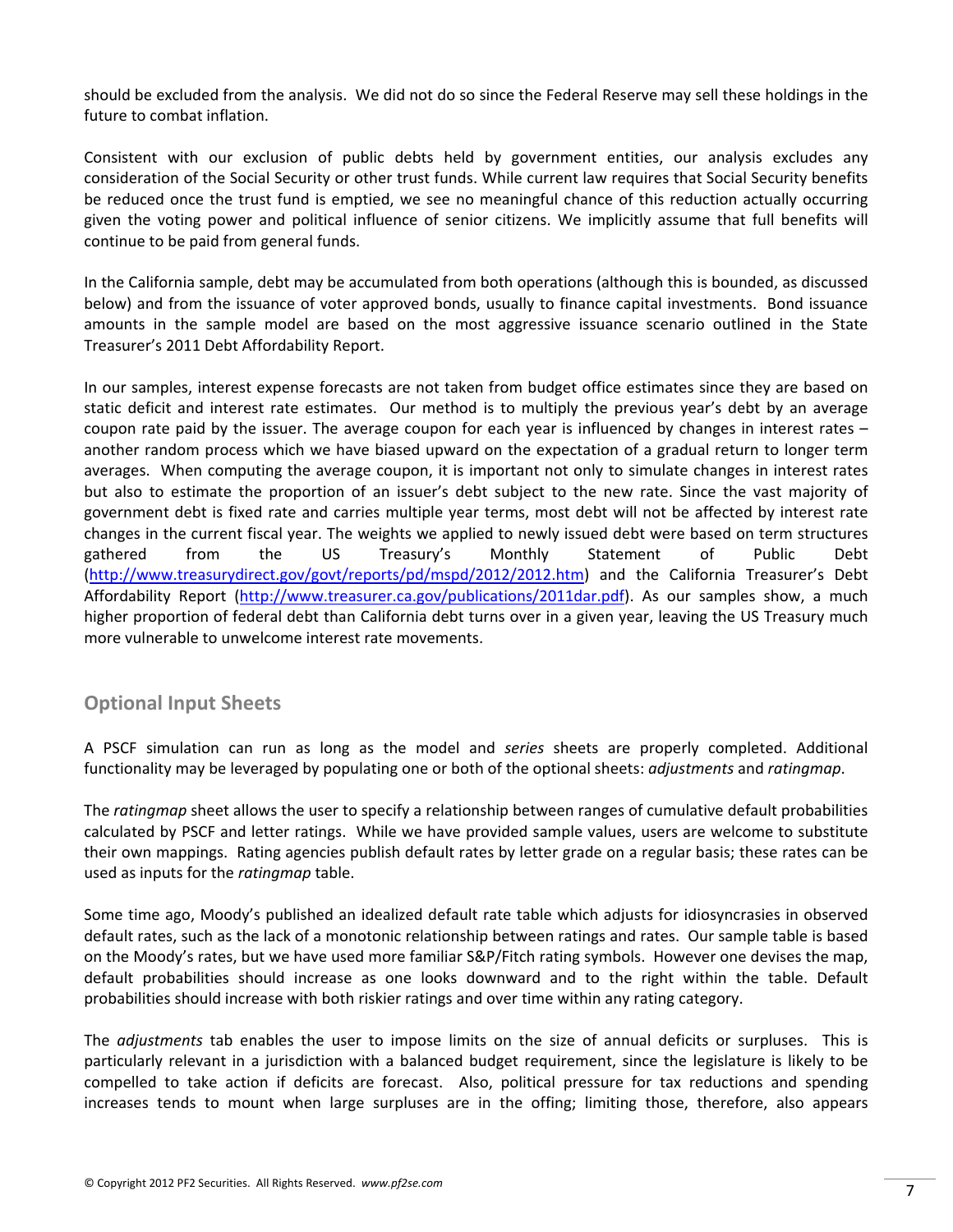warranted. Imposing these adjustments reduces the incidence of extreme outcomes, such as large negative interest to revenue ratios, in the later years of some simulation trials.

The adjustment functionality in version 1 of PSCF is admittedly both fairly limited and hard to use. We look forward to building and enhancing it with the collaboration of an open source community of users and developers.

For now, the user must first specify a ratio for the system to evaluate each year during each trial. The recommended ratio is total revenues over total expenses, which can be used to limit surpluses or deficits as a proportion of the government's size. In the California example, we trigger adjustments when revenues fall below 80% of expenditures - recognizing that the state's balanced budget requirement can be partially circumvented but still imposes relatively strict limits on the size of possible deficits. In reviewing 20 years of previous Comprehensive Annual Financial Report (CAFR) data, we found that the state's total revenues ranged from 84% to 107% of total expenditures.<sup>5</sup>

PSCF calculates a fiscal adjustment needed to return the government's budget to the minimum or maximum ratio specified by the user. The system can then distribute these cuts or increases *pro rata* across a list of revenue and expenditure items also specified by the user.

The user can also constrain the impact of the adjustment on any given revenue and expenditure item. When a constraint is triggered, the total amount of the adjustment will be less than originally calculated, so the total revenue to total expenditure ratio will surpass the limit specified – but probably by less than it would have had the adjustment not been entered. Again, constraints are necessary to control unreasonable values.

Finally, the user must provide a list of series that should be recalculated by the system once adjustments have been made. Since adjustments are performed each year after all series have been computed, all series that depend on adjusted values must be recalculated. For example, if total revenues or total expenditures change, the annual surplus (or deficit) must be recalculated along with total debt.

## **Interpreting the Output**

Summary output is provided in the *results* sheet. This shows default counts and probabilities for each year. The probability is simply the number of defaults (i.e., the number of trials that surpass the default threshold) divided by the total number of simulation trials.

The *results* sheet also includes cumulative default count and cumulative default probability columns. While the default count shows the number of defaults in any given year, the cumulative default count reflects the number of trials that have had at least one default in any year to date. This concept is best understood with a simple example. The following table considers one trial in a simulation that has a 30% default threshold.

| Year | Ratio | Default? | Cumulative Default? |
|------|-------|----------|---------------------|
|      | 24%   | No       | No                  |
|      | 28%   | No       | No                  |
|      | 31%   | Yes      | Yes                 |
|      | 29%   | No       | Yes                 |

 $5$  Most CAFR data is reported according to the modified accrual method. Since defaults are often triggered by a lack of cash, we believe that the cash basis is more appropriate for modeling purposes. The revenue and expense ratios reported here would probably not have varied substantially if they had been reported on a cash basis.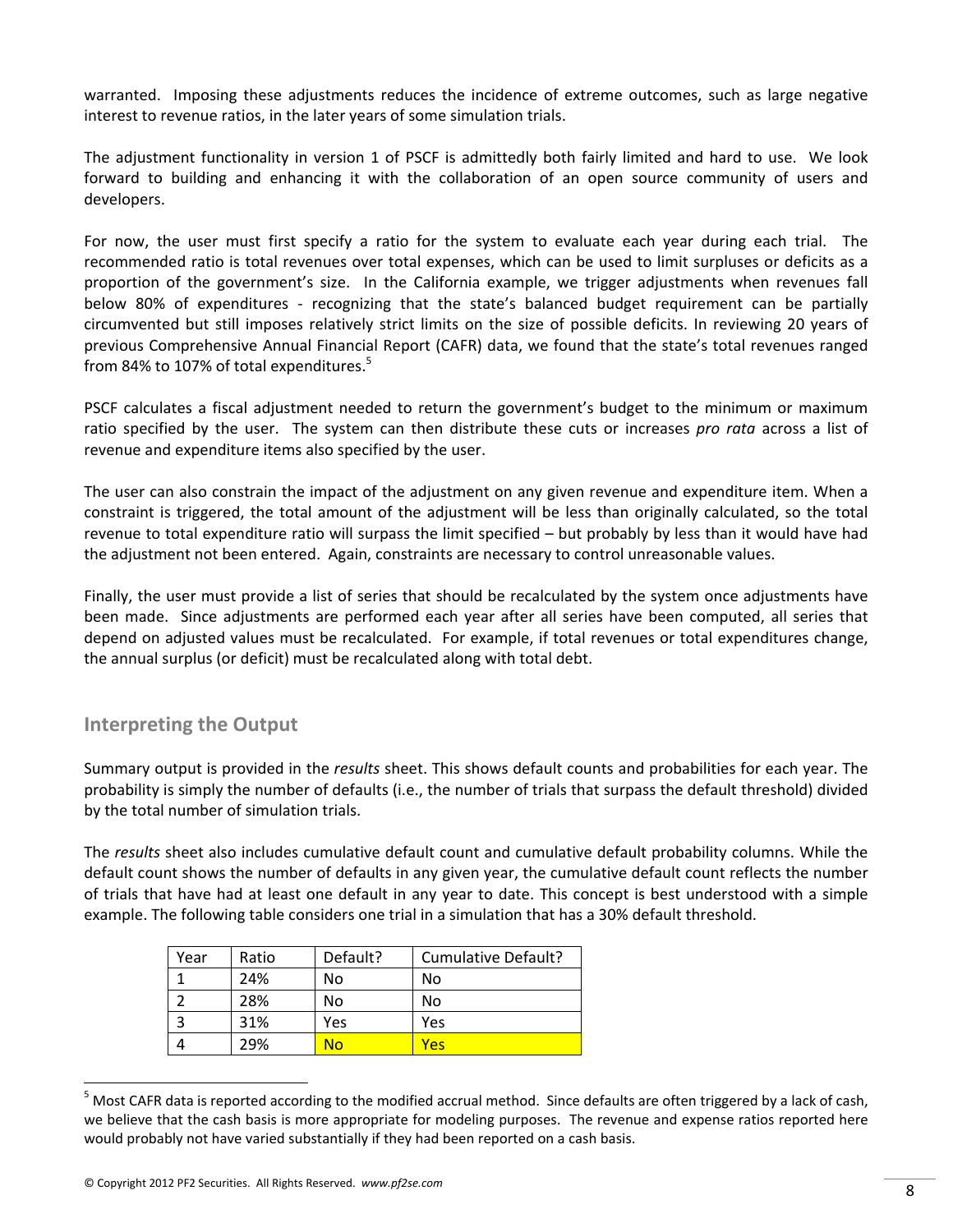In the first two years of the simulation trial, the default threshold is not reached. In Year 3, the threshold is exceeded and we have a default. In Year 4, the ratio falls below the default level, but since a default has occurred previously, the cumulative default flag remains on. This cumulative default counter is more consequential, since we are more concerned with whether a government will become insolvent *by* a given year rather than *in* a given year.

If projection details were requested, they will appear in the *projection* tab. One row is provided for each year and each trial, so this sheet can become very large and very slow if projections are requested for a large number of trials. The *projection* tab includes one column for each series whose output was requested, i.e. all series for which the user entered a "Y" in the "*Include in Output File?*" column of the *series* tab (Column J). At the extreme right end of the projection, each metric listed in the *model* tab is calculated for each year and the default and cumulative default flags are displayed.

### **Conclusion**

PSCF provides analysts with a way to measure future government solvency based on ranges of macroeconomic and policy outcomes. While the approach is quantitative, it does not negate fundamental analysis. Instead, it encourages the analyst to consider how revenue and expenditure items will evolve over time. By rapidly performing large numbers of computations, the system makes it easy to determine the implications of these tax and spending paths on various solvency metrics. The system also disciplines the analysis by requiring the user to provide a default condition stated in terms of one of these metrics.

Since PSCF models make all of an analyst's assumptions plainly visible, the approach combats bias. If PSCF models are published, others can review and debate the assumptions provided in the model. The result, we believe, will be a more *structured* analysis of government debt.

 $\ast$   $\ast$   $\ast$ 

Please contact PF2 Securities Evaluations if you have questions you would like to discuss about this research piece.